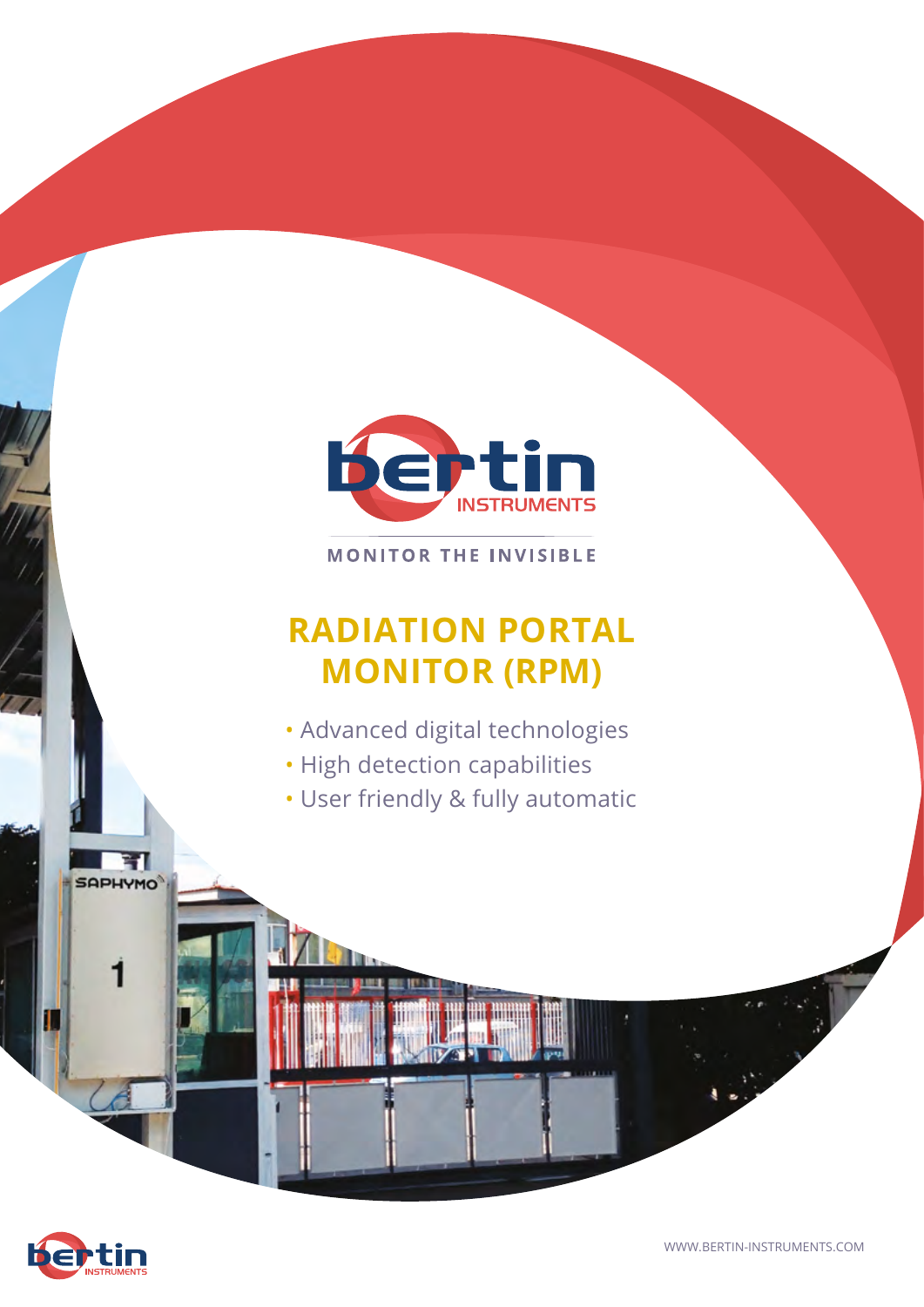

# **ACCESS CONTROL - RADIODETECTION FOR PEDESTRIAN & VEHICLES**

### **DIRAD**

#### *Real time spectrometry system for access control*

DIRAD beacon is an autonomous device that allows to monitor in real time the illicit movements of radioactive materials on public areas. Thanks to its high volume detector and its particular algorithm, it is capable to identify the nature of the detected radioelements. The DIRAD beacon offers the possibility of controlling people flow without limiting their movement.

## **PEDESTRIAN CONTROL**

## **CONTAINERS CONTROL**

### **Radiological Control for Pedestrian (RCP)**

#### *Radiation Portal Monitor for pedestrian*

RCP works in dynamic and static mode, ensuring the best performances. It can manage several PVT detectors for Gamma radiation control as well as neutron detectors (option). RCP is automatic and suitable for any harsh indoor and/or outdoor application.



#### **Radiological Control of Container Load (RCCL)**

*Portal Monitor for small containers, luggage and parcels* RCCL is a Radiation Portal Monitor specifically developed for the detection of potential radioactive sources or contaminated residuals in hospital and health care activity waste but also in luggage and parcels.

RCCL operates automatically, in both static and/or dynamic mode, so the operator does not have to stop in front of the detector. The extreme simplicity of use does not require any external intervention and trained staff.

### **VEHICLES CONTROL**



- 
- 
- 
- **•** Very low false alarm rate
- **•** Remote technical support
- 
- Industrial artificial)
- 



## **NEW technology - SaphyGate G**

*New generation radiation portal monitor specially optimized for truck and train monitoring.*